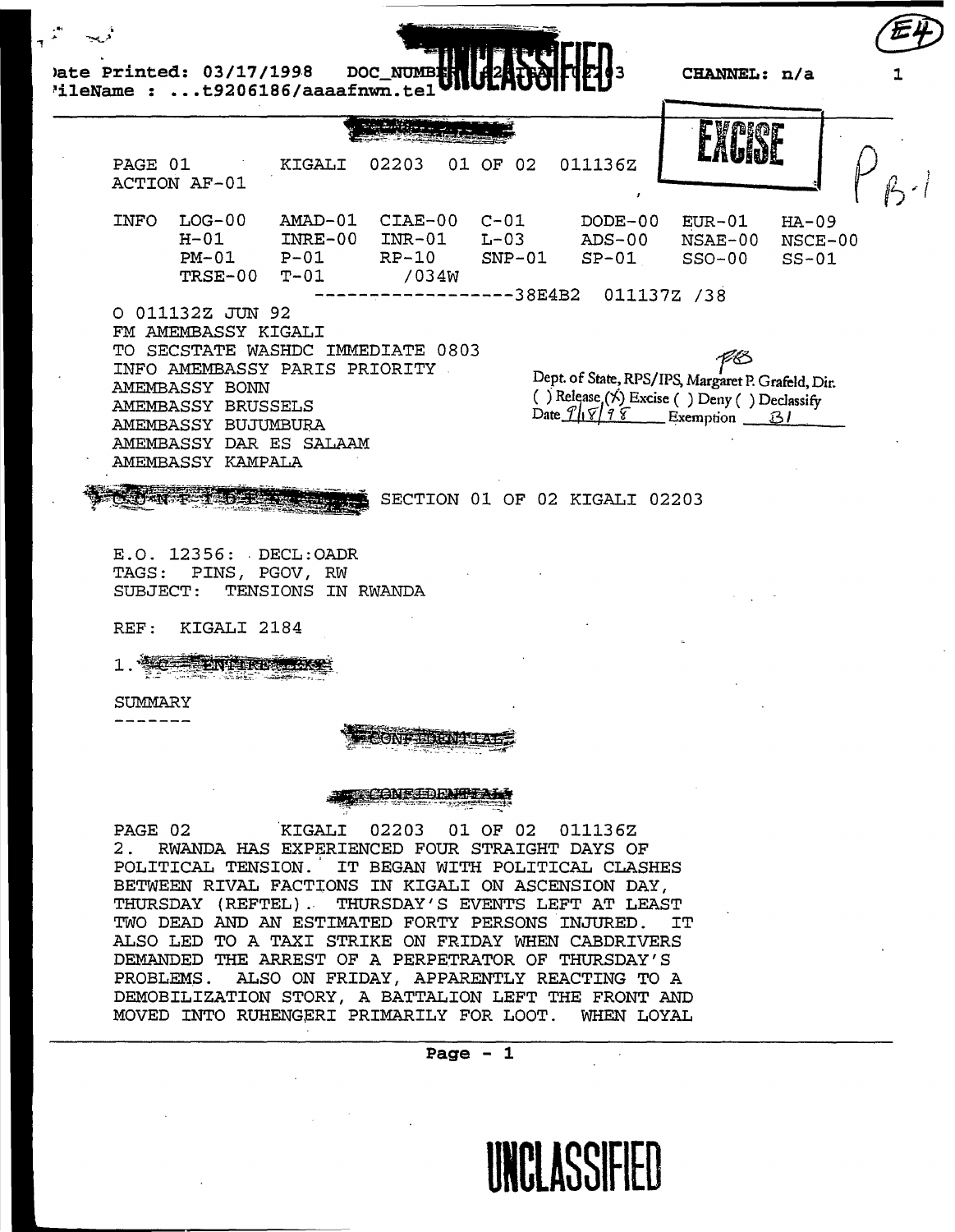**1** 

**ate Printed: 03/17/1998 DOC NUMBER BIRROAL DIZES CHANNEL: n/a i1eName : ... t9206186/aaaafnwn.tel** 

TROOPS OPPOSED THEM, MAJOR VIOLENCE ENSUED, WITH ORDER RESTORED ONLY BY SATURDAY MORNING. THE TOLL WAS ABOUT 15 DEAD AND MANY INJURED. ON SATURDAY THE VIOLENCE SPREAD TO GISENYI WHERE MUTINOUS SOLDIERS BEGAN LOOTING AND WERE PUT DOWN BY OTHER TROOPS WHO THEN HAD TO CLEAN UP A TOWN OF CIVILIAN LOOTERS AS WELL AS MILITARY. THE RESULT WAS ANOTHER 15 DEAD THE RESULT WAS ANOTHER 15 DEAD AND SCORES INJURED. ALTHOUGH THERE WAS LITTLE ACTUAL VIOLENCE ON SUNDAY, THE ENTIRE COUNTRY REMAINED TENSE, FILLED WITH RUMORS OF MORE VIOLENCE IN KIGALI, AND RWANDA REMAINS VERY WORRIED TODAY, EVEN THOUGH BUSINESS IS OPEN AS USUAL ON MONDAY MORNING. END SUMMARY.

\_\_\_\_\_\_\_\_\_\_\_\_\_\_\_\_\_\_\_\_\_\_ ........... . .. <sup>~</sup>

## RUHENGERI

3 . THE APPARENT TRIGGER FOR THE UNREST IN RUHENGERI WAS INADEQUATE REPORTING IN THE KINYARWANDA RADIO OF THE GOVERNMENT PLANS FOR DEMOBILIZATION OF THE ARMY. IN THE FRENCH LANGUAGE BROADCAST, IT WAS NOTED THAT THE GOVERNMENT WAS CONSIDERING PLANS FOR RETRAINING

# MES REEKTE FAL

PAGE 03 KIGALI 02203 01 OF 02 011136Z DEMOBILIZED SOLDIERS WHEN THE WAR IS OVER, A COMMENDABLE INDICATION OF ADVANCED PLANNING AND OPTIMISM BY THE GOVERNMENT. IN KINYARWANDA IT SIMPLY CAME OUT THAT THE ARMY WAS TO BE DEMOBILIZED. TROOPS OF THE 32ND BATTALION APPARENTLY RETURNED TO RUHENGERI THE AFTERNOON OF MAY 29 FROM THEIR POSITION IN THE VOLCANS PARC AT THE FRONT AND BEGAN FIRING THEIR GUNS AND LOOTING SHOPS. THEY WERE CONFRONTED BY THE 22ND BATTALION BASED IN RUHENGERI WHICH SOUGHT<br>TO MAINTAIN ORDER. MORTAR ROUNDS AND SHOOTING WERE MORTAR ROUNDS AND SHOOTING WERE HEARD THROUGH THE NIGHT. BY SATURDAY MORNING RUHENGERI WAS RESTORED TO CALM. RADIO RWANDA ANNOUNCED A TOTAL OF FIFTEEN DEAD AND MANY INJURED IN THE RUHENGERI TURMOIL. EARLY REPORTS FROM MILITARY HEADQUARTERS IN KIGALI INDICATE MOST OF THE DEAD WERE MILITARY. THERE ARE NO AMERICANS IN RUHENGERI, AND THE DIGIT FUND PERSONNEL IN KARISOKE ARE ALL SAFE.

4 . THERE WAS NO OFFICIAL REPORTING OF THE PROBLEMS IN RUHENGERI EXCEPT FOR A REPORT THAT THE MINISTER OF DEFENSE WENT UP TO RUHENGERI TO SPEAK WITH THE TROOPS ON SATURDAY. REPORTS REACHING KIGALI SATURDAY

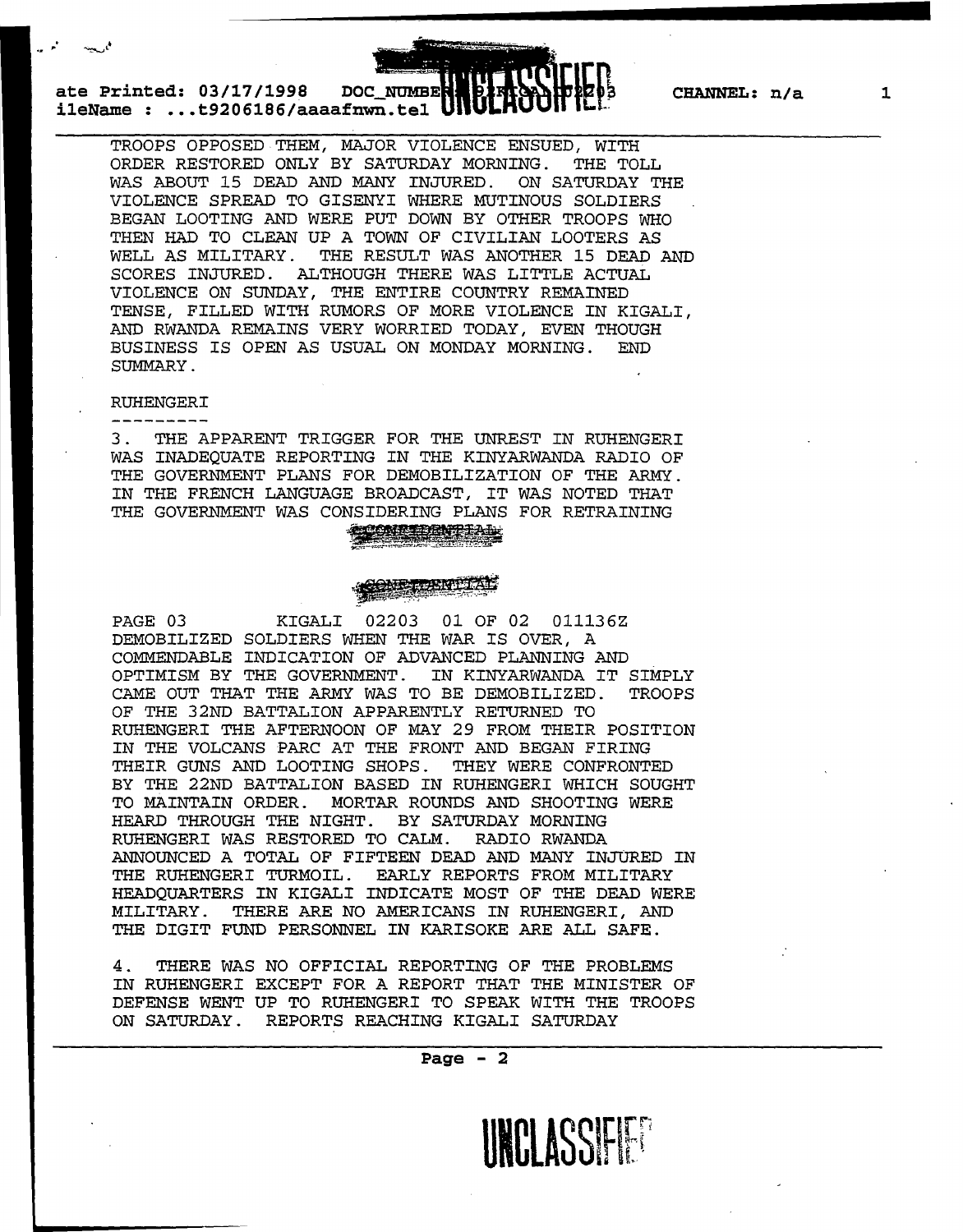**1ate Printed: 03/17/1998 DOC NUMBER 'ileName : .•. t9206186/aaaafnwn.tel** 



**1** 

EVENING INDICATED CIVILIAN ROADBLOCKS HAD BEEN ERECTED AT TWO SITES ON THE MAIN ROAD BETWEEN<br>RUHENGERI AND GISENYI. THESE WERE DISMANTLED, RUHENGERI AND GISENYI. ACCORDING TO MILITARY HEADQUARTERS, FOLLOWING AN ORDER FROM THE DEFENSE MINISTER.

### GISENYI

 $\frac{1}{2} \frac{1}{2} \frac{1}{2} \frac{1}{2} \frac{1}{2} \frac{1}{2} \frac{1}{2} \frac{1}{2} \frac{1}{2} \frac{1}{2} \frac{1}{2} \frac{1}{2} \frac{1}{2} \frac{1}{2} \frac{1}{2} \frac{1}{2} \frac{1}{2} \frac{1}{2} \frac{1}{2} \frac{1}{2} \frac{1}{2} \frac{1}{2} \frac{1}{2} \frac{1}{2} \frac{1}{2} \frac{1}{2} \frac{1}{2} \frac{1}{2} \frac{1}{2} \frac{1}{2} \frac{1}{2} \frac{$ 

5. TROUBLE BEGAN IN GISENYI SATURDAY AFTERNOON WHEN

\_\_ :... . ...:::: "'r""'2! ~~~ .. -~.-: \_::::-- <sup>=</sup> . -.:: ... , . . . " - ~.

PAGE 04 KIGALI 02203 01 OF 02 011136Z SOLDIERS BASED IN GISENYI BEGAN SHOOTING AND · LOOTING. SEVERAL SHOPS AND HOMES WERE LOOTED, BUT BY THE END OF THE DAY THE COMMANDER OF THE GISENYI MILITARY UNIT SUPPORTED BY LOYAL TROOPS HAD MOVED TO CONTROL THE TOWN. THE FRENCH REPORTED ABOUT 15 DEAD AND ABOUT 50 ARRESTED TO RESTORE A TENSE CALM TO GISENYI BY SUNDAY MORNING.

6. ON SUNDAY NIGHT RADIO RWANDA REPORTED ON THE DEAD AND INJURED, AND ANNOUNCED THAT MUCH OF THE LOOT HAD BEEN RECOVERED. THE PUBLIC ANNOUNCEMENT TREATED THE

~~~~ ~-~f:-~oz--:=~~~.:.·~r:!?" . . .... - ... -

NNNN



| PAGE 01<br>ACTION AF-01 |                                        | KIGALI                               | 02203                                   | - 02<br>02 OF                    | 011138Z                      |                                   |                                 |
|-------------------------|----------------------------------------|--------------------------------------|-----------------------------------------|----------------------------------|------------------------------|-----------------------------------|---------------------------------|
| INFO                    | LOG-00<br>$H-01$<br>$PM-01$<br>TRSE-00 | AMAD-01<br>INRE-00<br>$P-01$<br>ጥ–01 | CTAE-00<br>$INR-01$<br>$RP-10$<br>/034W | $C - 01$<br>$L - 03$<br>$SNP-01$ | DODE-00<br>ADS-00<br>$SP-01$ | $EIR - 01$<br>NSAE-00<br>$SSO-00$ | $HA-09$<br>$NGCE-00$<br>$SS-01$ |

**IINGI ASSEIEN**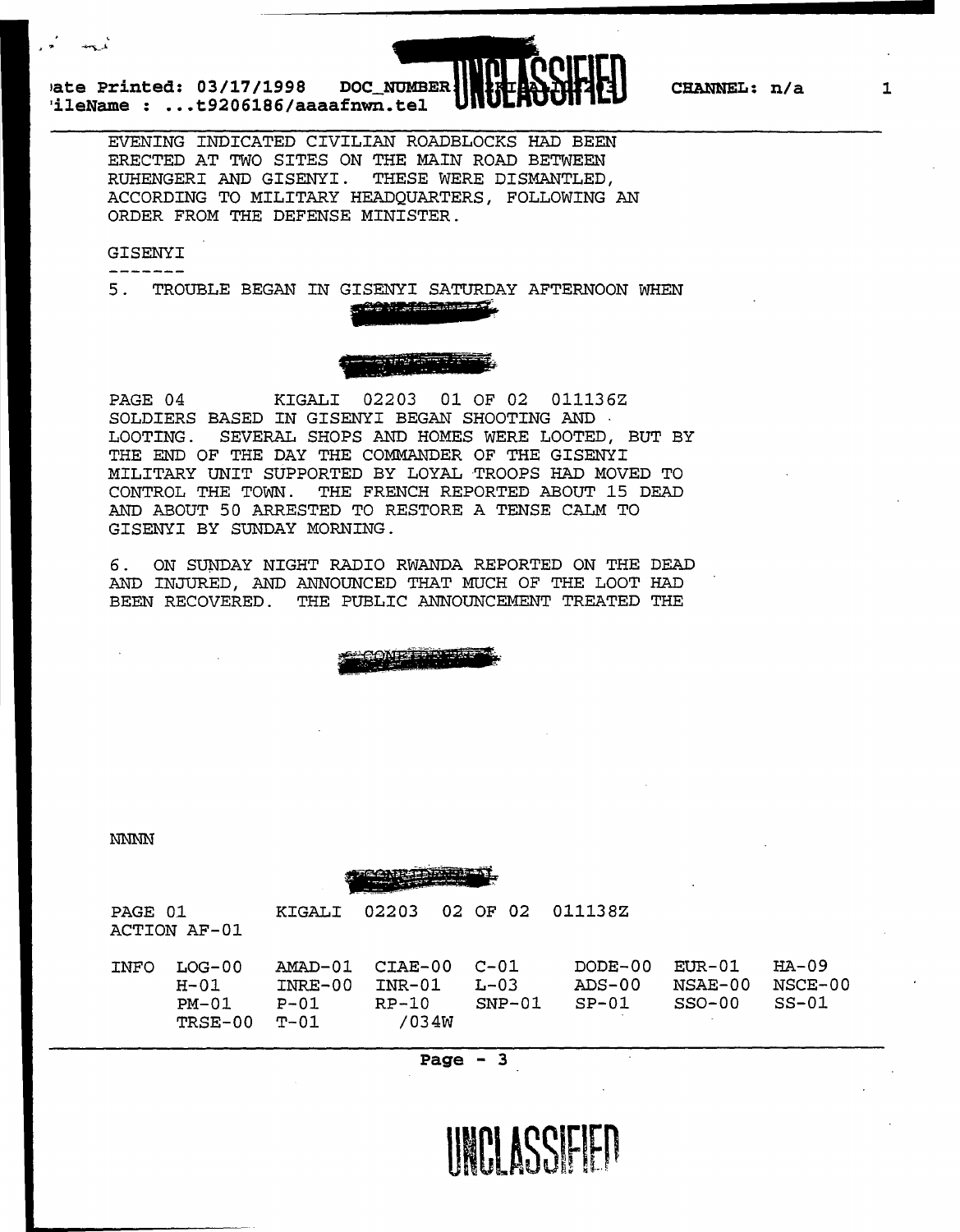

**>ate Printed: 03/17/1998 DOC 'ileName : ... t9206186/aaaafnwn.tel** 

------------------38E4D3 011138Z /38

0 011132Z JUN 92 FM AMEMBASSY KIGALI TO SECSTATE WASHDC IMMEDIATE 0804 INFO AMEMBASSY PARIS PRIORITY AMEMBASSY BONN AMEMBASSY BRUSSELS AMEMBASSY BUJUMBURA AMEMBASSY DAR ES SALAAM AMEMBASSY KAMPALA

SECTION 02 OF 02 KIGALI 02203

E.O. 12356: DECL:OADR TAGS: PINS, PGOV, RW SUBJECT: TENSIONS IN RWANDA

GISENYI PROBLEM ALSO AS A MUTINY IN THE ARMY, WHILE GOVERNMENT"SOURCES TREATED IT AS MORE ISOLATED INCIDENTS OF INDISCIPLINE. A CURFEW WAS REIMPOSED ON GISENYI FROM 6:00 P.M. UNTIL 5:00 A.M. AMERICANS AT A NEARBY ADVENTIST COLLEGE WERE UNAFFECTED BY THE VIOLENCE AND REMAIN SAFE.

!}!I!

PAGE 02 KIGALI 02203 02 OF 02 011138Z

7. f.

 $\beta$ 

**KIGALI** 

8. REMEMBERING THE MUTINY A YEAR AGO WHICH STARTED IN RUHENGERI, MOVED TO GISENYI AND ENDED UP THE THIRD DAY IN KIGALI, KIGALI REMAINED APPREHENSIVE THROUGHOUT THE DAY SUNDAY. SURVEILLANCE BY THE POST SECURITY OFFICER, THE GUARD CONTRACTOR, AND A SOURCE IN THE PRESIDENCY INDICATED CALM THROUGHOUT THE CAPITAL IN THE EVENING, AND LIFE HAS RETURNED TO A



**1**